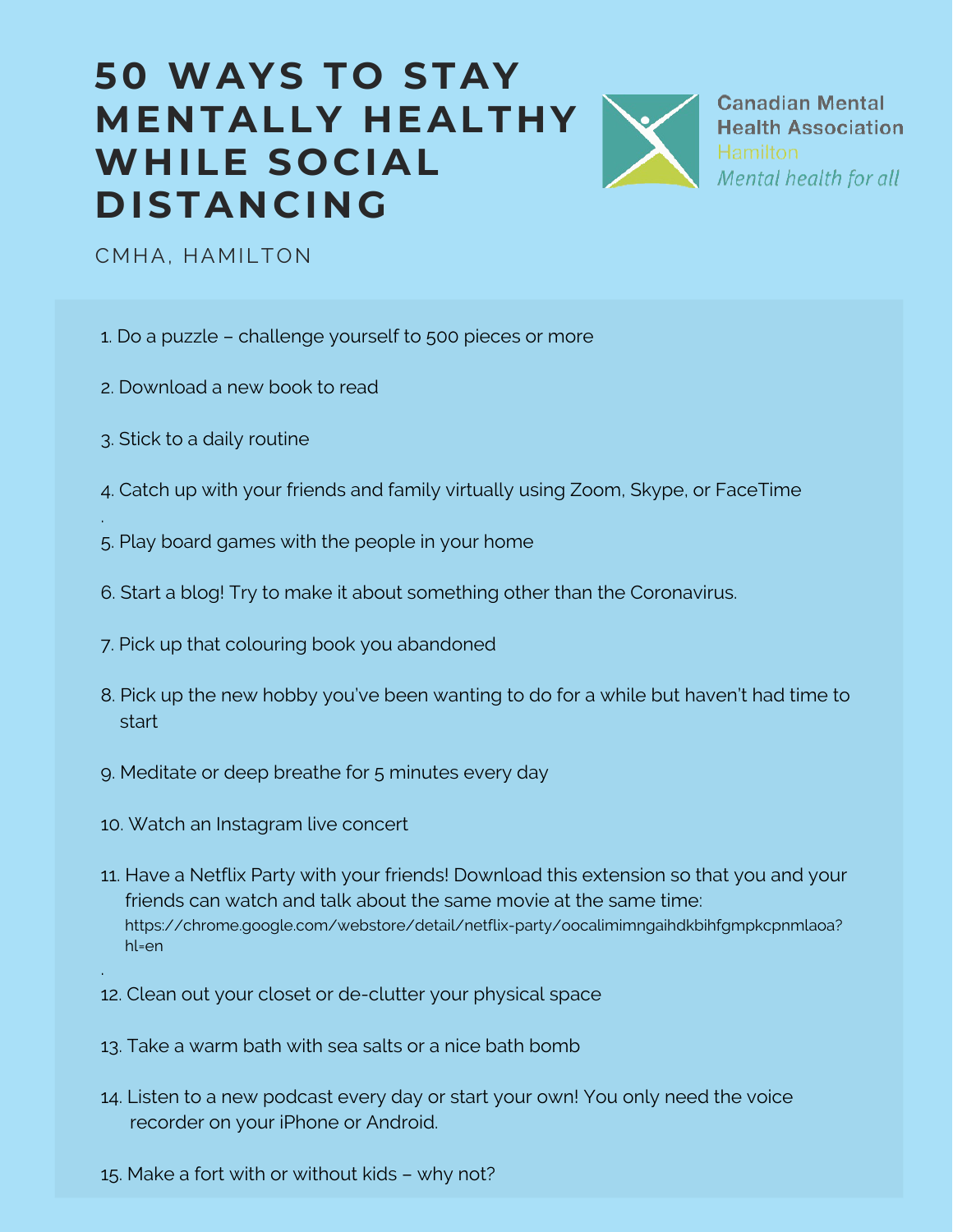

**Canadian Mental Health Association** Mental health for all

CMHA, HAMILTON

- 16. Have a solo photo shoot
- 17. Make a collage wall fill it with photos that you like or things that inspire you
- 18. Wake up early and watch the sunrise from your backyard
- 19. Play some brain games crosswords, Sudoku, card games, Scrabble, Pictionary
- 20. Try learning a new language Duolingo is a free app that can help you learn 6 different languages
- 21. Do a home workout there are thousands available on YouTube, and plenty of studios are going live with at-home workouts – ModoYoga, Orangetheory, and Blink fitness are just a few.
- 22. Take up a craft to make your self-isolation activities productive knit, crochet, paint, woodwork, etc.
- 23. Find some healthy recipes you've never tried before throw in a cookie or a cake recipe or two as well ;)
- 24. Write a letter to your future self one year from now! Describe what life is like right now and what you are doing while you're social distancing
- 25. Stretch in the morning to start your day energized
- 26. Hangout and have a chat with your pet
- 27. Have a dance party with the people in your home
- 28. Go for a run or a walk around your neighborhood
- 29. Have a family/roommate Nerf battle you can order them off Amazon!
- 30. Film a YouTube video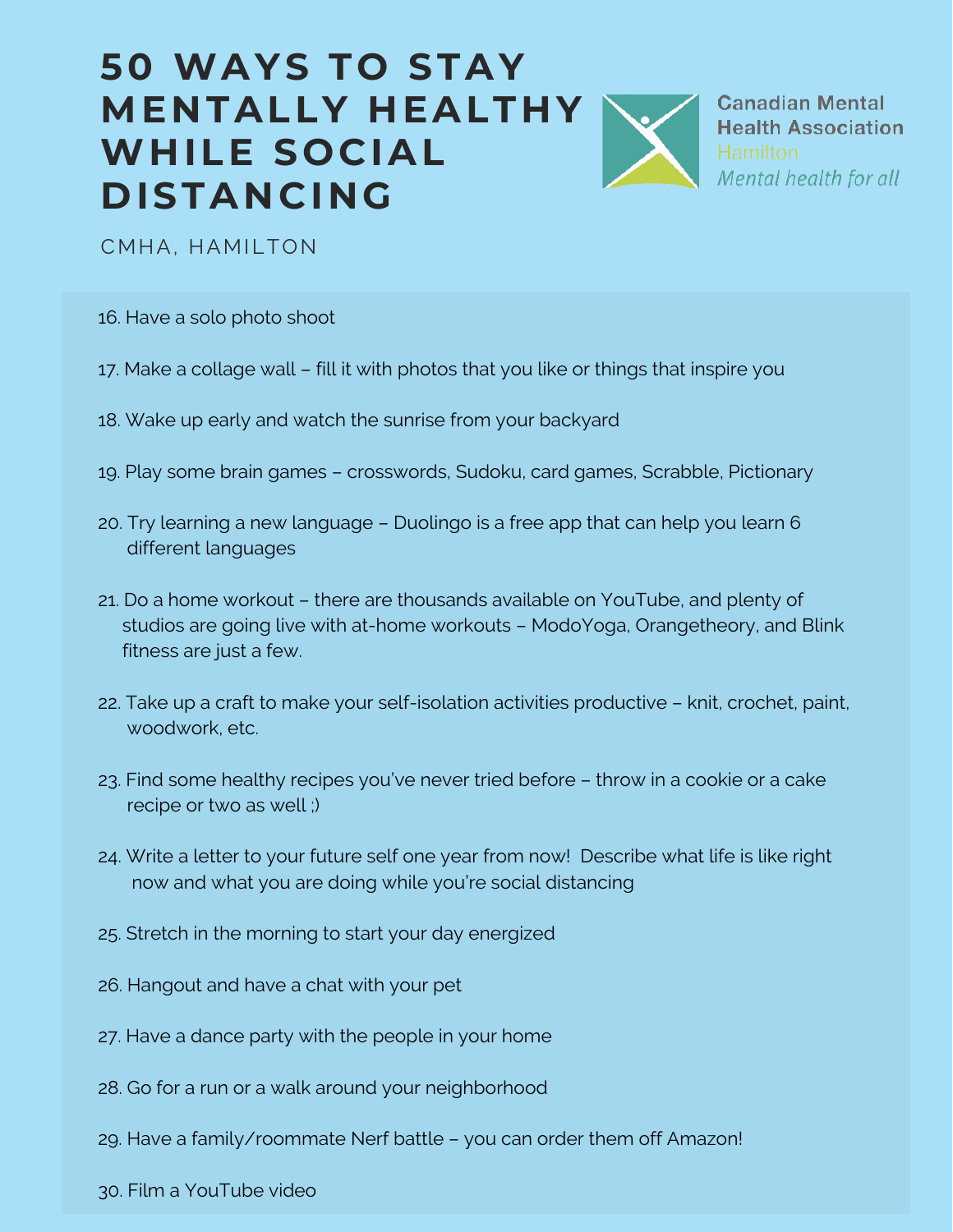**Canadian Mental Health Association** Mental health for all

CMHA, HAMILTON

- 31. Learn a TikTok dance. Share it if you want! (if you don't know what TikTok is, Google it!)
- 32. Plan a scavenger hunt around your home
- 33. Limit your news consumption
- 34. Take an online class Coursera and Skillshare offer free online classes on subjects such as animation, creative writing, and philosophy.
- 35. Focus on what is in your control
- 36. Finally enjoy playing video games without feeling guilty.
- 37. Make playlists on your preferred streaming platform! Share them with your friends!
- 38. Have a virtual paint night with your friends
- 39. Start a gratitude journal you can order one on Amazon, or make your own. Each day write down three things that you are grateful for and one positive selfaffirmation
- 40. Create your own spa experience get out the nail polish, the facemasks, and your favourite playlist. It's time to take care of you!
- 41. Learn how to play a new instrument you can find free tutorials for almost anything on YouTube. The app 'Yousician' is also a cost-effective way to take online music lessons
- 42. Catch up on sleep
- 43. Brain dump if you find that you're thinking too much, write down everything that's on your mind all at once. When you're done, you can save the page to look back on later, or you can throw it out.